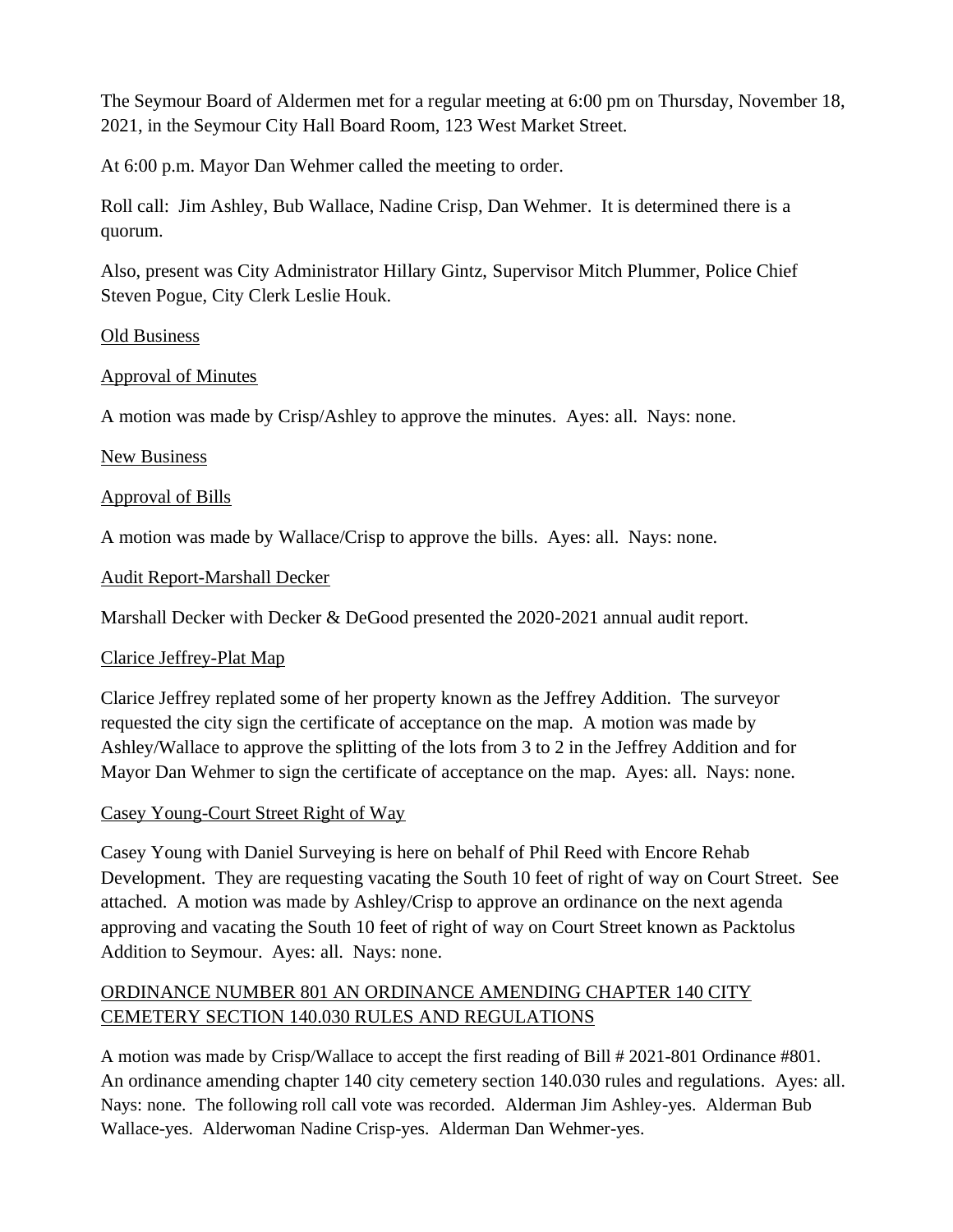A motion was made by Ashley/Wallace to accept the second and final reading of Bill # 2021-801 Ordinance #801. An ordinance amending chapter 140 city cemetery section 140.030 rules and regulations. Ayes: all. Nays: none. The following roll call vote was recorded. Alderman Jim Ashleyyes. Alderman Bub Wallace-yes. Alderwoman Nadine Crisp-yes. Alderman Dan Wehmer-yes.

### Engineering RFP Proposal Approval

A motion was made by Crisp/Ashley to approve Toth & Associates for the Engineering RFP, Grant Writing and Grant Project Management Services. Ayes: all. Nays: none.

# Engineering RFQ Proposal Approval

A motion was made by Wallace/Ashley to approve Toth & Associates for the Engineering RFQ, FEMA Engineering Services. Ayes: all. Nays: none.

#### Sally Findley-House Condemned Lift

Sally Findley at 216 E. Summit Avenue has a contractor lined up in Spring to do the repairs and remodeling on her house. She asked the Board to lift the condemnation.

#### Department Reports

See Report.

Police Report

See Report.

# City Administrator Report

City Administrator Hillary Gintz had the Seymour Community Development Group request waving the business license fee for the vendors during the Hallmark Christmas on December 4<sup>th</sup>. A motion was made by Wallace/Ashley to waive the business license fee for the December 4<sup>th</sup> event. Ayes: all. Nays: none.

The Alumni event is May 28<sup>th</sup>. They normally close the street around the square. The Aldermen are OK with them closing the street for their event. The tree lighting is this Saturday at 5:30. Administrator Gintz passed out the December calendar. The plaque for Richard Vinson is done. The Aldermen would like to see if he can attend the 12/9 Board meeting. Administrator Gintz passed out an update from DNR on the gas in the sewer. See attached.

Administrator Gintz received a bid through Sourcewell for a new bucket truck. The bid is 232,365.00 from Terex. A motion was made by Ashley/Wallace to approve the purchase of the bucket truck. Ayes: all. Nays: none.

The state has drafted a floodplain ordinance that the city needs to pass. Emergency Management Director Bob Crump presented the drafted ordinance. A motion was made by Wallace/Crisp to have the ordinance as presented by Emergency Management Director Bob Crump on the next agenda. Ayes: all. Nays: none.